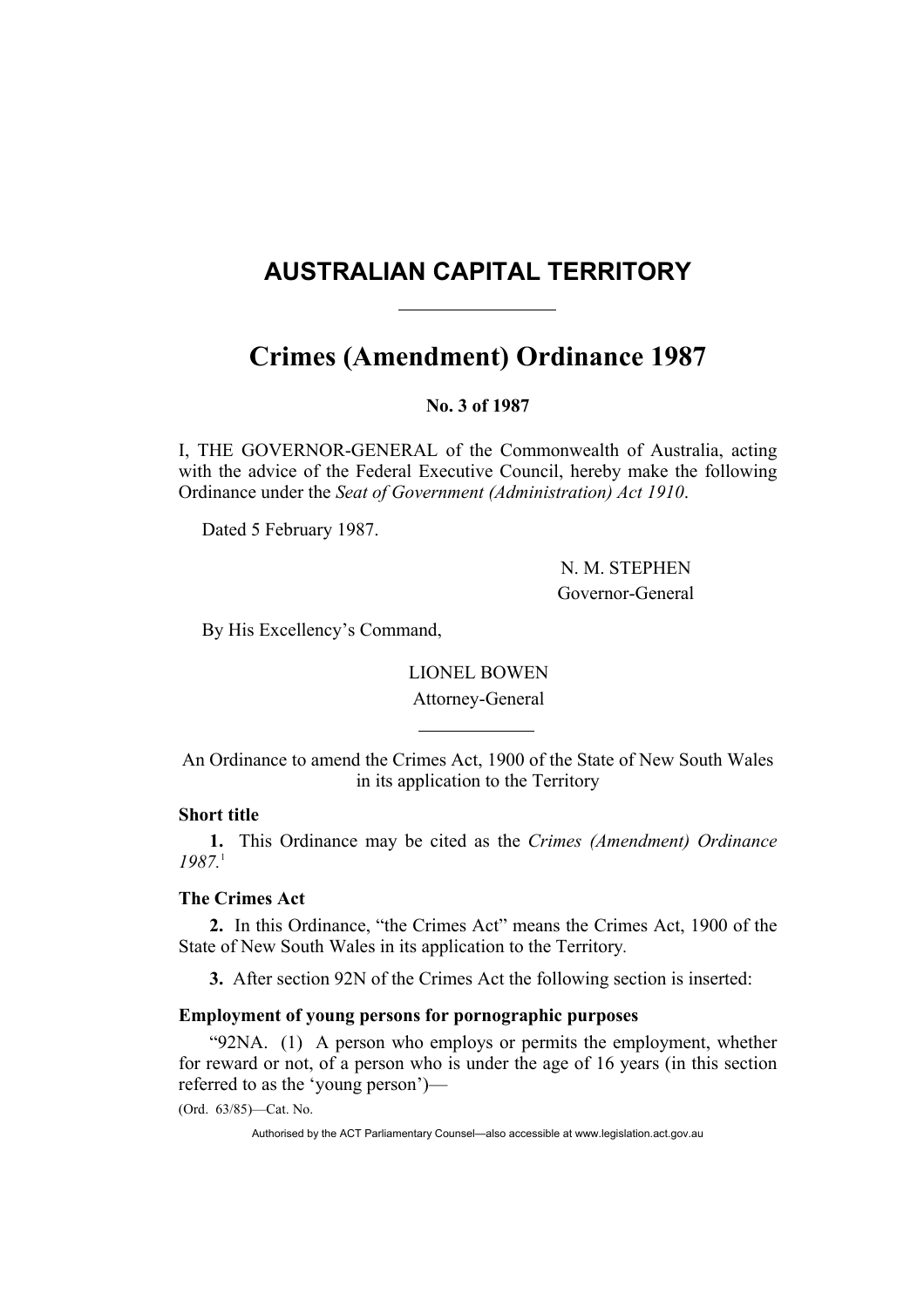#### 2 *Crimes (Amendment) No. 3, 1987*

- (a) to engage in an act of a sexual nature, or to be in the presence of another person who is engaged in an act of a sexual nature, being an act that would, in the circumstances, offend a reasonable adult person; or
- (b) for the purpose of depicting or otherwise representing, by means of a film, photograph, drawing, audio tape, video tape or any other means, the young person as being engaged in, or as being in the presence of another person engaged in, an act of a sexual nature where the depiction or other representation of the young person in those circumstances would offend a reasonable adult person,

is guilty of an offence punishable, on conviction, by imprisonment for 10 years.

"(2) In sub-section (1), 'act of a sexual nature' means sexual intercourse or an act of indecency.".

#### **Stolen property—interpretation**

**4.** Section 98 of the Principal Ordinance is amended by inserting "unlawfully" in sub-paragraph (1) (a) (ii) before "taken".

## **Police powers of entry**

**5.** Section 349A of the Principal Ordinance is amended—

- (a) by inserting "and reasonable" after "necessary"; and
- (b) by omitting from paragraph (a) "apparently" and substituting "or is reasonably believed to be".

## **Issue of warrant**

**6.** Section 349B is amended by omitting from sub-section (1) "if necessary by force" and substituting "reasonable and by such force as is necessary and reasonable".

#### **Practice as to entering dock**

**7.** Section 400 of the Crimes Act is amended by omitting the proviso.

**8.** Sections 493, 494, 495, 496, 498, 499 and 500 of the Crimes Act are repealed and the following sections substituted:

#### **Possession of offensive weapons**

"493. (1) A person who, without reasonable excuse, has in his or her possession, in a public place, in circumstances likely to cause alarm, an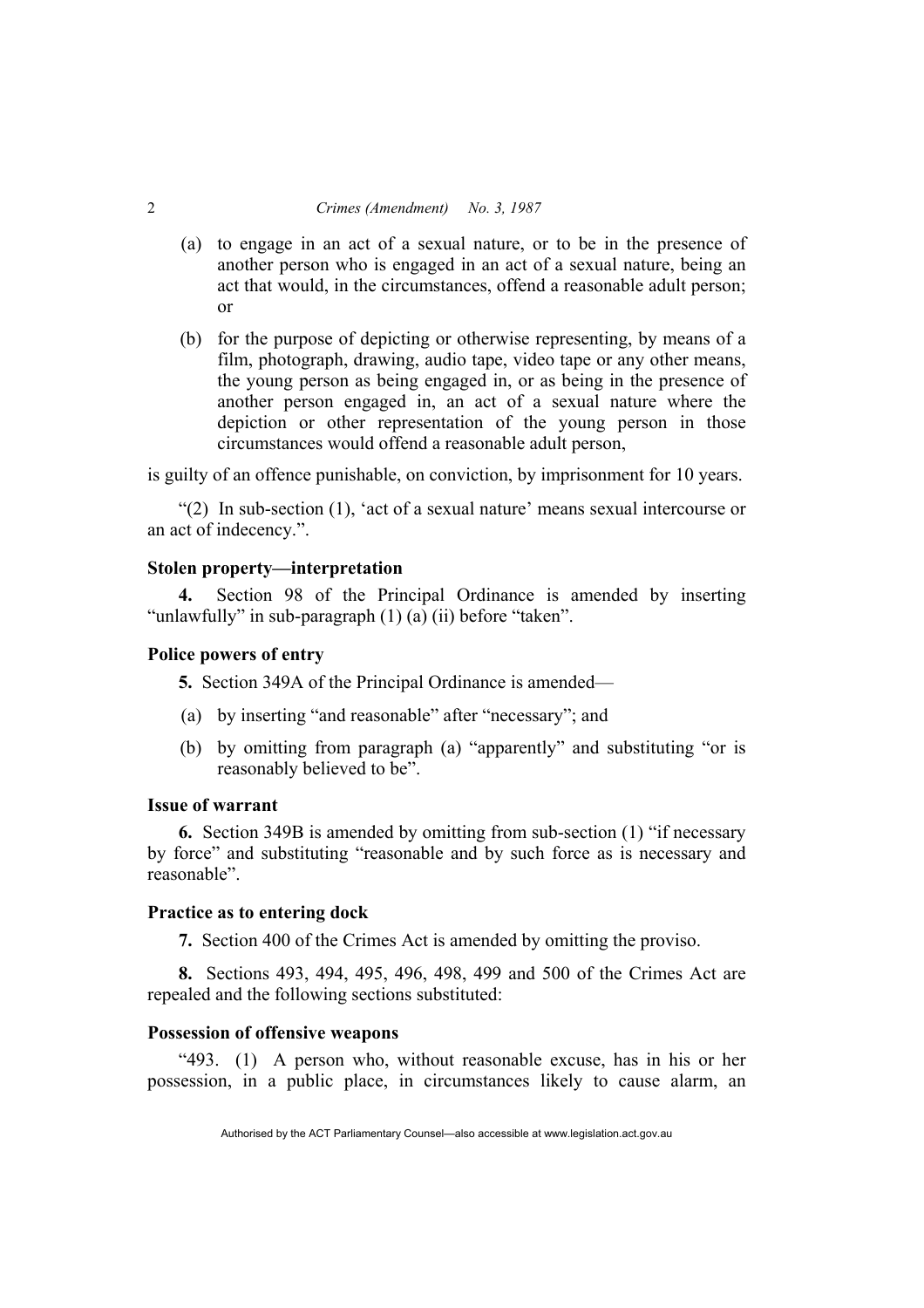offensive weapon or a disabling substance is guilty of an offence punishable, on conviction, by a fine of \$1,000 or by imprisonment for 6 months.

- "(2) In sub-section  $(1)$ —
- 'disabling substance' means any anaesthetising or other substance made for use for disabling a person, or intended for that use by the person who has it in his or her possession;
- 'offensive weapon' means any thing made or adapted for use for causing bodily injury, or intended for that use by the person who has it in his or her possession.

#### **Possession of offensive weapon with intent**

"494. (1) A person who has on his or her person an offensive weapon or a disabling substance, in circumstances indicating intent to use the weapon or substance to commit an offence involving actual or threatened violence, is guilty of an offence punishable, on conviction, by a fine of \$2,000 or by imprisonment for 12 months.

"(2) In sub-section  $(1)$ —

- 'disabling substance' means any anaesthetising or other substance made for use for disabling a person, or intended for that use by the person who has it in his or her possession;
- 'offensive weapon' means any thing capable of being used for causing bodily injury.".

## **Unlawful possession**

**9.** Section 527A of the Crimes Act is amended—

- (a) by inserting in sub-sections (1) and (2) "money or" before "goods" (wherever occurring);
- (b) by inserting in paragraph (1) (b) "is or" before "are";
- (c) by inserting in sub-section (1) "is or" before "are reasonably";
- (d) by inserting in sub-section (2) "was or" after "committed";
- (e) by omitting sub-section (3) and substituting the following sub-section:

" $(3)$  Where—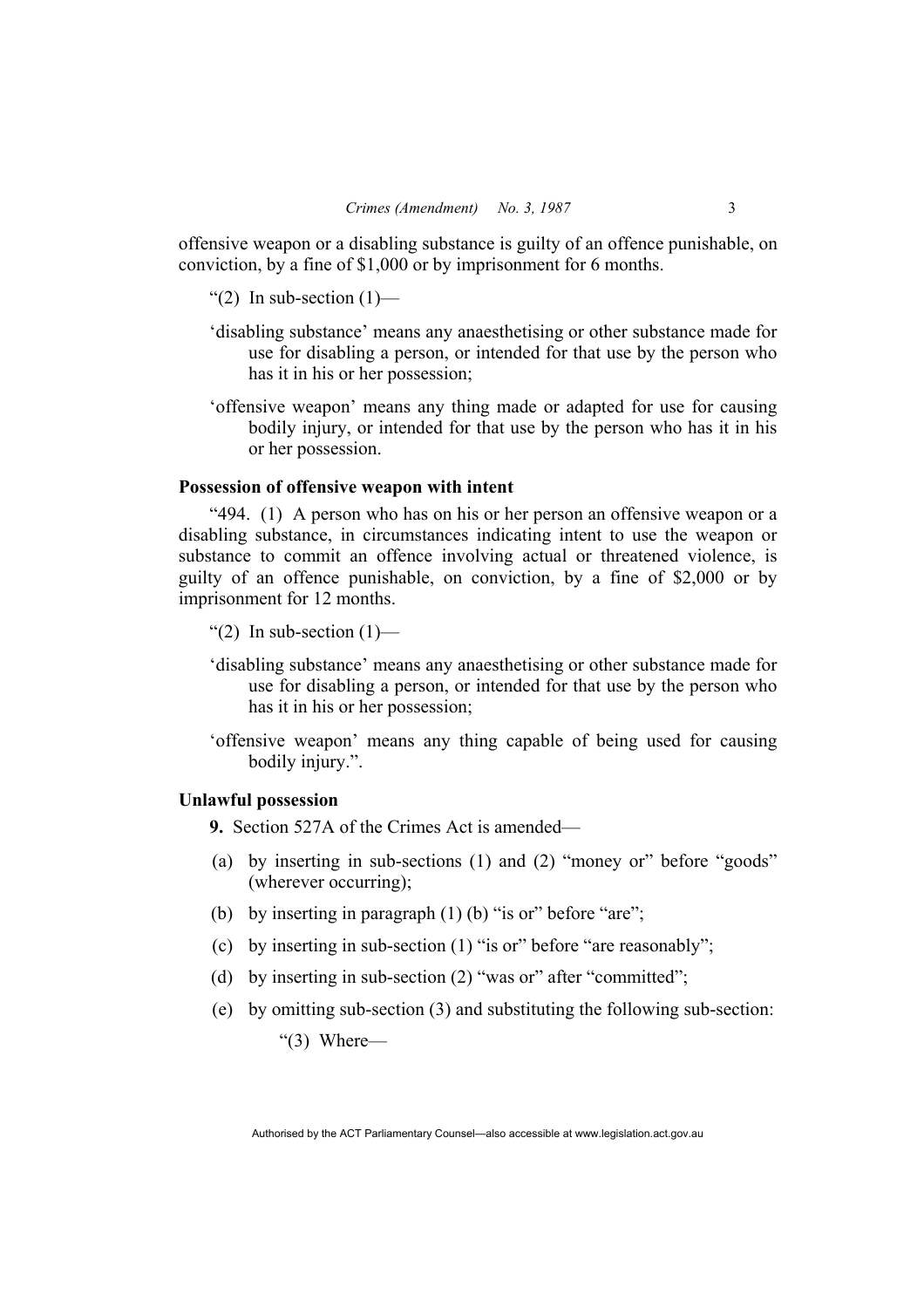#### 4 *Crimes (Amendment) No. 3, 1987*

- (a) a person convicted of an offence in respect of money or goods under sub-section (1) is the owner of that money or those goods; or
- (b) the identity of the owner of any money or goods suspected of having been stolen or otherwise unlawfully obtained without the consent of the owner is not ascertained before the expiration of the period of 3 months commencing on the date on which a person was convicted of an offence under subsection (1) in respect of that money or those goods,

then—

- (c) in the case of money—the money shall be paid to the Commonwealth; and
- (d) in the case of goods—the goods may be sold by public auction and any proceeds of the sale shall be paid to the Commonwealth."; and
- (f) by omitting from sub-section (4) all the words from and including "goods claims" to and including "public auction" (second occurring) and substituting "money or goods referred to in paragraph (3) (b) claims the money or the goods, an amount equal to the amount of that money shall be paid to him or her by the Commonwealth, or the goods shall be returned to him or her or, if the goods have been sold".

**10.** After section 546C of the Crimes Act, the following sections are inserted:

#### **Bogus advertisements**

"546D. (1) A person shall not publish nor cause to be published a bogus advertisement, knowing the advertisement to be bogus.

Penalty: \$1,000 or imprisonment for 6 months.

 "(2) In sub-section (1), 'bogus advertisement' means an advertisement or notice containing any statement or representation that is false or misleading in a material particular with respect to—

- (a) any matter related to birth, death, engagement to be married, marriage or employment; or
- (b) any matter concerning a person or the property of a person, not being the person who published the advertisement or caused it to be published.

Authorised by the ACT Parliamentary Counsel—also accessible at www.legislation.act.gov.au